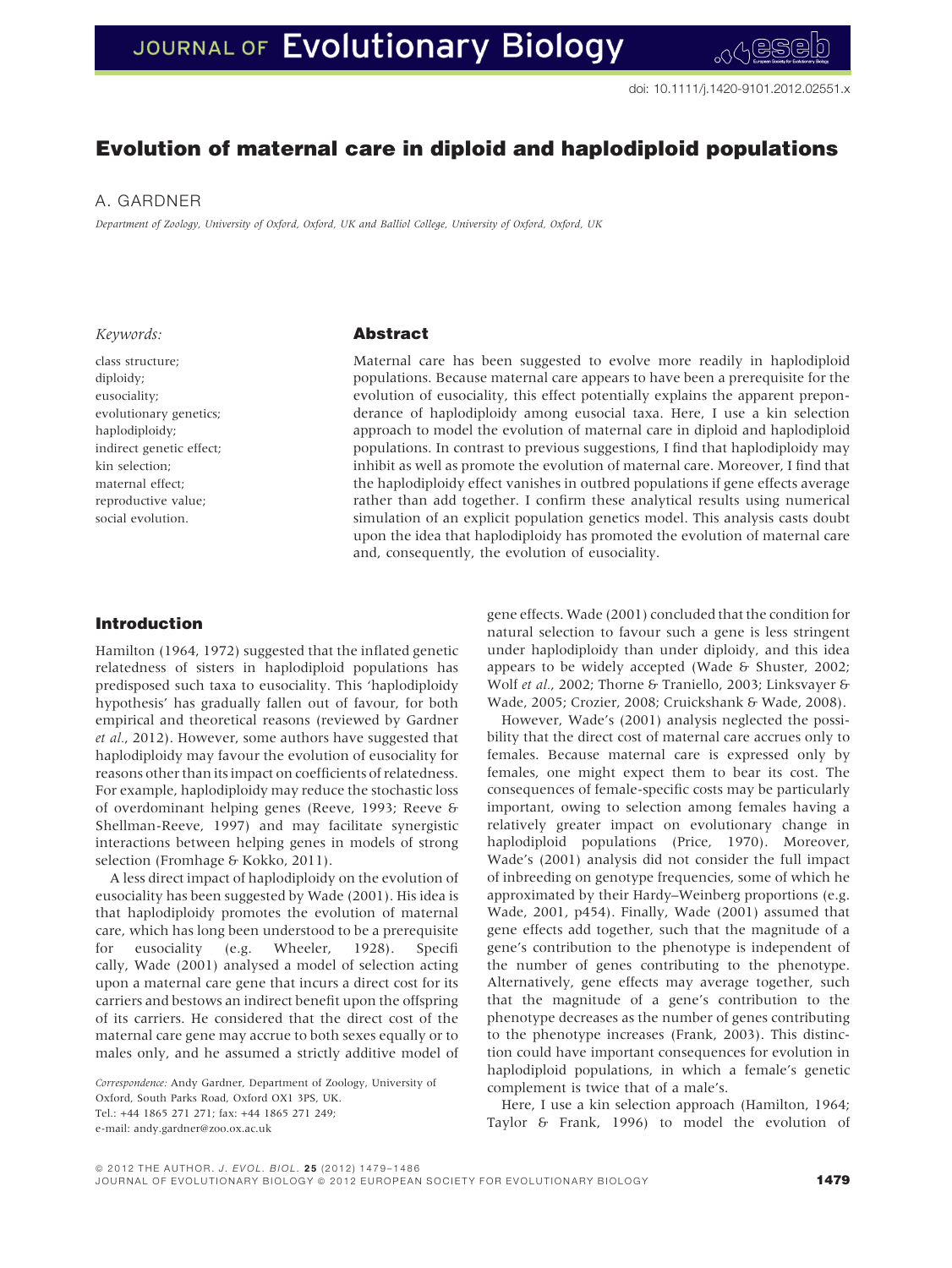maternal care in diploid and haplodiploid populations. I extend Wade's (2001) analysis in three ways: (i) to consider the scenario in which the direct cost of maternal care accrues to females only; (ii) to consider the perturbing influence of inbreeding on genotype frequencies; and (iii) to allow for the possibility that gene effects average rather than add together. I derive analytical conditions for natural selection to favour the evolution of maternal care, and I confirm these results using numerical simulation of an explicit population genetics model. More generally, my primary aim is not to challenge Wade's (2001) results, but rather to investigate their robustness to changes in modelling assumptions, to better assess the likelihood that haplodiploidy has promoted maternal care and, consequently, the evolution of eusociality.

## Model and results

# Kin selection model

I assume an infinite diploid or haplodiploid population of females and males. I consider two traits, 'maternal care' and 'viability', that are controlled by the same genes. Specifically, the genes associated with enhanced maternal care, when the focal individual is an adult female, are also associated with reduced viability, in one or both of the sexes. The analysis applies more generally to any maternal effect genes that incur direct pleiotropic costs for their carriers, but I refer to these specific traits for concreteness and clarity. Thus, the fitness of a female is  $w_f(G, G')$ , where G is her genetic value for the compound trait and  $G'$  is her mother's genetic value, and where  $C_f = -\frac{\partial w_f}{\partial G}$  is the viability cost for females and  $B_f = \frac{\partial w_f}{\partial G'}$  is maternal care benefit for females. The fitness of a male is  $w_m(G, G')$ , where  $G$  is his genetic value and  $G'$  is his mother's genetic value, and where  $C_m = -\frac{\partial w_m}{\partial G}$  is the viability cost for males and  $B_m = \partial w_m / \partial G'$  is the maternal care benefit for males. Picking a gene at random from the individual, I denote its genic value by g, and picking a gene at random from the individual's mother, I denote its genic value by  $g'$ . I assume that an individual's genetic value is determined by his or her genic value(s), either by adding or by averaging. If the genetic value is determined by adding, then  $G = g_1 + g_2$  for a diploid individual, where  $g_1$  and  $g_2$  are the individual's two genic values, and if the genetic value is determined by averaging, then  $G = (g_1 + g_2)/2$  for a diploid individual. The genetic value of a haploid individual is always  $G = g$ , irrespective of adding or averaging. A more general treatment of the distinction between adding and averaging of gene effects is given in the Appendix.

### Adding gene effects

Wade (2001) assumed that gene effects add together to give the phenotype. That is, if an individual carries one copy of the focal gene and one copy of a null allele (i.e. a diploid heterozygote) or one copy of the focal gene and zero copies of the null allele (i.e. a haploid individual), then the impact on the phenotype is  $x$ . If the individual carries two copies of the focal gene and zero copies of the null allele (i.e. a diploid homozygote), then the impact on the phenotype is 2x. Following this assumption, I find that natural selection favours maternal care under diploidy when

$$
-C_f(1+f) + B_f \frac{1+3f}{2} - C_m(1+f) + B_m \frac{1+3f}{2} > 0 \quad (1)
$$

where  $f = dg_2/dg_1$  is the coefficient of inbreeding (see Appendix for derivation). Assuming no sex difference in the viability cost ( $C_f = C_m = C$ ) or the maternal care benefit  $(B_f = B_m = B)$ , inequality (1) rearranges as  $C/B < (1 + 3f)/(2 + 2f)$ . That is, in the absence of inbreeding  $(f = 0)$ , maternal care is favoured provided the cost is less than one half of the benefit  $(C/B < 1/2)$ . A higher cost is tolerated if there is inbreeding, and in the extreme of full inbreeding  $(f = 1)$ , maternal care is favoured provided that the cost is less than the benefit  $(C/B < 1)$ . If only individuals of one sex experience the viability cost (i.e.  $C_f = 0$  and  $C_m = C$ , or  $C_f = C$  and  $C_m = 0$ ) and there is no sex difference in the maternal care benefit ( $B_f = B_m = B$ ), then the condition becomes  $C/B < (1 + 3f)/(1 + f)$ , such that a cost that is as great as the benefit is tolerated in the absence of inbreeding  $(C/B < 1$ , when  $f = 0$ ) and a cost that is twice the benefit is tolerated in the extreme of full inbreeding  $(C/B < 2$ , when  $f = 1$ ). These analytical results are summarized in Table 1 and illustrated in panels (a–c) of Fig. 1. Numerical simulation of an explicit population genetics model confirms these analytical results (see Appendix for details). The simulation data are also presented in panels  $(a-c)$  of Fig. 1.

Under haplodiploidy, the condition for natural selection to favour maternal care genes is

$$
-2C_f(1+f) + B_f(1+3f) - C_m + B_m(1+f) > 0 \qquad (2)
$$

(see Appendix for derivation). Assuming no sex difference in the viability cost ( $C_f = C_m = C$ ) or the maternal

Table 1 Potential for maternal care (A, such that the condition for natural selection to favour maternal care is  $C/B < A$ ) as a function of ploidy, sex-specific effects and the coefficient of inbreeding (f).

|                                                           | Potential for maternal care             |                                         |                                           |
|-----------------------------------------------------------|-----------------------------------------|-----------------------------------------|-------------------------------------------|
| Genetic system                                            | Direct cost<br>accrues to<br>both sexes | Direct cost<br>accrues to<br>males only | Direct cost<br>accrues to<br>females only |
| Diploidy<br>Gene effects add<br>Gene effects average      | 1+31<br>$2 + 2f$<br>$\frac{1+3f}{2+2f}$ | 1+3)                                    | 1+3f<br>$\pm 3j$                          |
| Haplodiploidy<br>Gene effects add<br>Gene effects average |                                         | $2 + 4f$<br>$1 + 2f$                    | $+2f$                                     |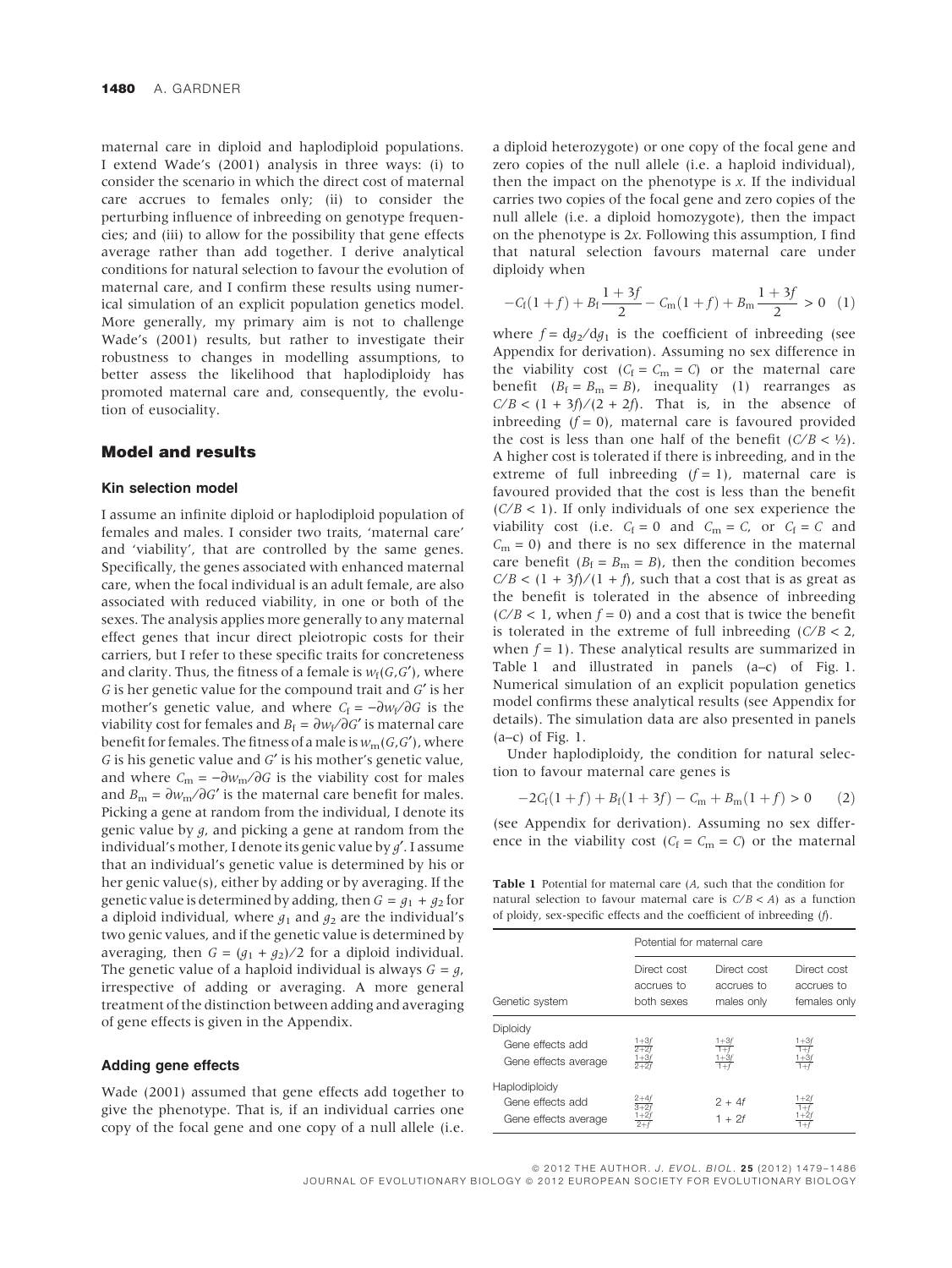

Fig. 1 Potential for maternal care under the adding model of gene effects. Analytical solutions for the potential for maternal care (A, such that the condition for natural selection to favour maternal care is  $C/B < A$ ): for diploidy, with costs experienced by both sexes equally [panel (a),  $B_f = B_m = B$ ,  $C_f = C_m = C_l$ , males only [panel (b),  $B_f = B_m = B$ ,  $C_f = 0$ ,  $C_m = C_l$  or females only [panel (c),  $B_f = B_m = B$ ,  $C_f = C_l$  $C_m = 0$ ; and for haplodiploidy, with costs experienced by both sexes equally [panel (d),  $B_f = B_m = B$ ,  $C_f = C_m = C$ ], males only [panel (e),  $B_f = B_m = B$ ,  $C_f = 0$ ,  $C_m = C$  or females only [panel (f),  $B_f = B_m = B$ ,  $C_f = C$ ,  $C_m = 0$ ]. Overlaid are numerical simulation results, indicating invasion (white disc) or noninvasion (grey disc) of a maternal care allele from rarity.

care benefit ( $B_f = B_m = B$ ), inequality (2) rearranges as  $C/B < (2 + 4f)/(3 + 2f)$ . That is, in the absence of inbreeding  $(f = 0)$ , maternal care is favoured provided the cost is less than two-thirds of the benefit  $(C/B < 2/3)$ . An even higher cost is tolerated if there is inbreeding, and in the extreme of full inbreeding  $(f = 1)$ , this cost may exceed the benefit by a factor of six to five  $(C/B < 6/5)$ . If only males experience the viability cost (i.e.  $C_f = 0$  and  $C_m = C$ ) and there is no sex difference in the benefit of maternal care  $(B_f = B_m = B)$ , then the condition becomes  $C/B < 2 + 4f$ , such that a cost that is twice the benefit is tolerated in the absence of inbreeding ( $C/B < 2$ , when  $f = 0$ ) and a cost that is six times the benefit is tolerated in the extreme of full inbreeding ( $C/B < 6$ , when  $f = 1$ ). If only females experience the viability cost (i.e.  $C_f = C$  and  $C_m = 0$ ) and there is no sex difference in the maternal care benefit  $(B_f = B_m = B)$ , then the condition becomes  $C/B < (1 + 2f)/(1 + f)$ , such that a cost that is as great as the benefit is tolerated in the absence of inbreeding  $(C/B < 1$ , when  $f = 0$ ) and a cost that exceeds the benefit by a factor of three to two is tolerated in the extreme of full inbreeding  $(C/B < 3/2$ , when  $f = 1$ ).

These results are summarized in Table 1 and illustrated in panels (d–f) of Fig. 1, along with supporting numerical simulation data (see Appendix for details).

The conditions for maternal care to be favoured by natural selection are of the form  $C/B < A$ , where A defines the 'potential for maternal care' (cf Gardner, 2010). Assuming that gene effects add together, the potential for maternal care under haplodiploidy is always greater than that under diploidy when the cost of maternal care accrues to both females and males [contrast Fig. 1 panels (a) and (d)] or to males only [contrast Fig. 1 panels (b) and (e)]. However, the potential for maternal care under haplodiploidy is less than (or, for  $f = 0$ , equal to) that under diploidy when the cost of maternal care accrues to females only [contrast Fig. 1 panels (c) and (f)].

#### Averaging gene effects

In the previous section, I followed Wade (2001) in assuming that gene effects add together to give the individual's phenotype. Now, I consider that gene effects average together. That is, if an individual carries one copy

JOURNAL OF EVOLUTIONARY BIOLOGY ª 2012 EUROPEAN SOCIETY FOR EVOLUTIONARY BIOLOGY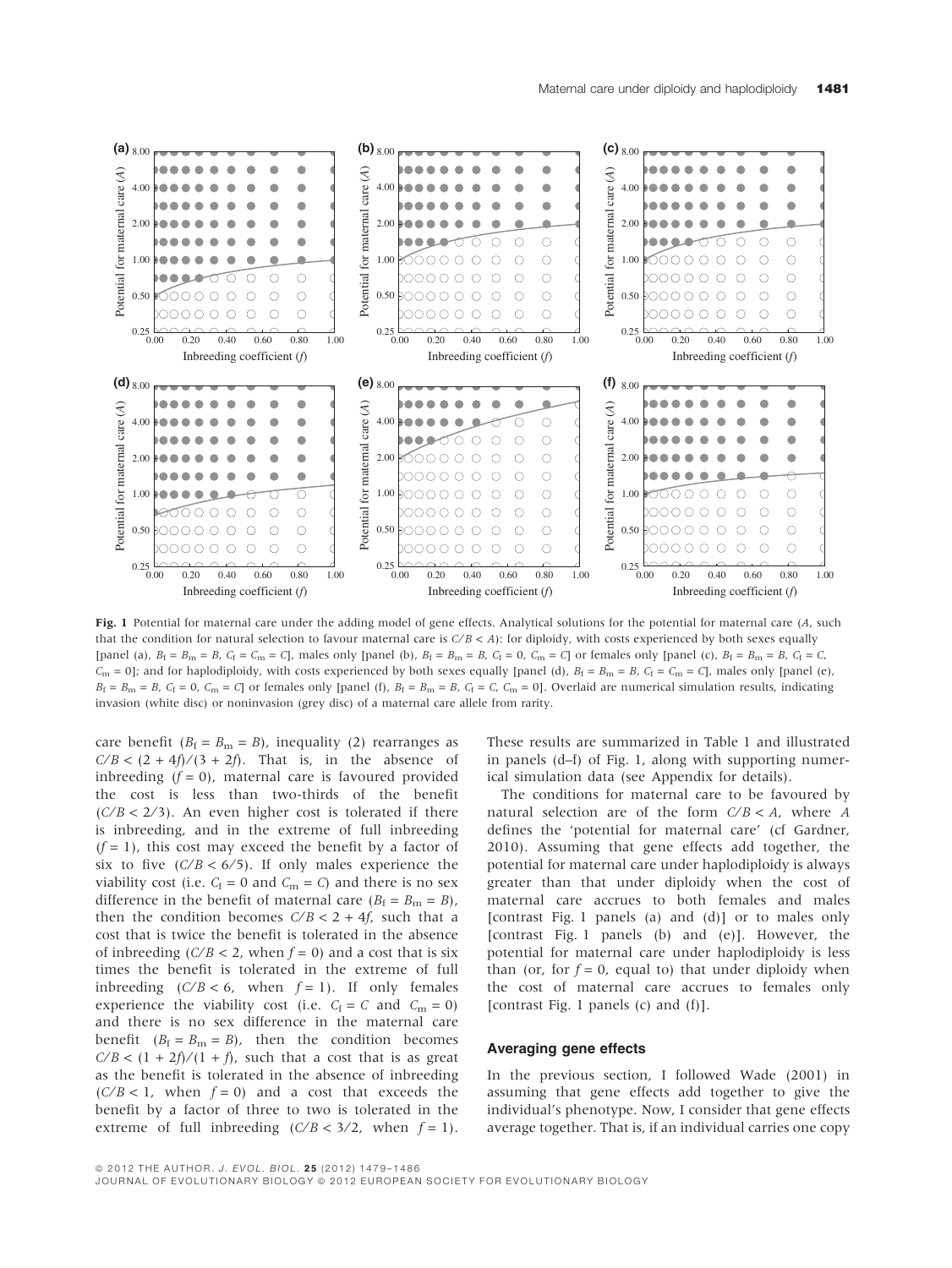of the focal gene and one copy of a null allele (i.e. a diploid heterozygote), then the impact on the phenotype is  $x/2$ . And if the individual carries two copies of the focal gene and zero copies of the null allele (i.e. a diploid homozygote) or one copy of the focal gene and zero copies of the null allele (i.e. a haploid individual), then the impact on the phenotype is  $x$ . Following this assumption, I find that natural selection favours maternal care genes under diploidy when

$$
-C_{\rm f}\frac{1+f}{2} + B_{\rm f}\frac{1+3f}{4} - C_{\rm m}\frac{1+f}{2} + B_{\rm m}\frac{1+3f}{4} > 0 \tag{3}
$$

(see Appendix for derivation). Note that this condition is exactly equivalent to that for diploidy under the adding model of genetic values – that is, inequality  $(1)$  – and hence, all of the results for diploids are the same irrespective of whether gene effects add or average. This is because the distinction between adding vs. averaging simply rescales the effect of every gene in a diploid population by a constant amount. These results are summarized in Table 1, and illustrated in panels (a–c) of Fig. 2, along with supporting numerical simulation data (see Appendix for details).

Under haplodiploidy, the condition for natural selection to favour maternal care genes in the averaging model is

$$
-C_f(1+f) + B_f \frac{1+3f}{2} - C_m + B_m \frac{1+f}{2} > 0 \qquad (4)
$$

(see Appendix for derivation). This is different from that derived for haplodiploidy under the adding model of genetic values – that is, inequality  $(2)$  – and hence, the results for haplodiploids need not be the same under adding or averaging of gene effects. This is because the distinction between adding and averaging rescales the fitness effects of genes in diploid individuals but not in haploid individuals and hence mediates the relative strengths of selection in each sex.

Assuming no sex difference in the viability cost  $(C_f = C_m = C)$  or the maternal care benefit  $(B_f = B_m = B)$ , inequality (4) rearranges as  $C/B < (1 + 2f)/(2 + f)$ . That is, in the absence of inbreeding  $(f = 0)$ , maternal care is favoured provided the cost is less than one half of the benefit ( $C/B < 1/2$ ). An even higher cost is tolerated if there is inbreeding, and in the extreme of full inbreeding  $(f = 1)$ , maternal care is favoured provided that the cost is



Fig. 2 The potential for maternal care under the averaging model of gene effects. Analytical solutions for the potential for maternal care (A, such that the condition for natural selection to favour maternal care is  $C/B < A$ ): for diploidy, with costs experienced by both sexes equally [panel (a),  $B_f = B_m = B$ ,  $C_f = C_m = C$ ], males only [panel (b),  $B_f = B_m = B$ ,  $C_f = 0$ ,  $C_m = C$ ] or females only [panel (c),  $B_f = B_m = B$ ,  $C_f = 0$ = C, C<sub>m</sub> = 0]; and for haplodiploidy, with costs experienced by both sexes equally [panel (d),  $B_f = B_m = B$ , C<sub>f</sub> = C<sub>m</sub> = C], males only [panel (e),  $B_f = B_m = B$ ,  $C_f = 0$ ,  $C_m = C$  or females only [panel (f),  $B_f = B_m = B$ ,  $C_f = C$ ,  $C_m = 0$ ]. Overlaid are numerical simulation results, indicating invasion (white disc) or noninvasion (grey disc) of a maternal care allele from rarity.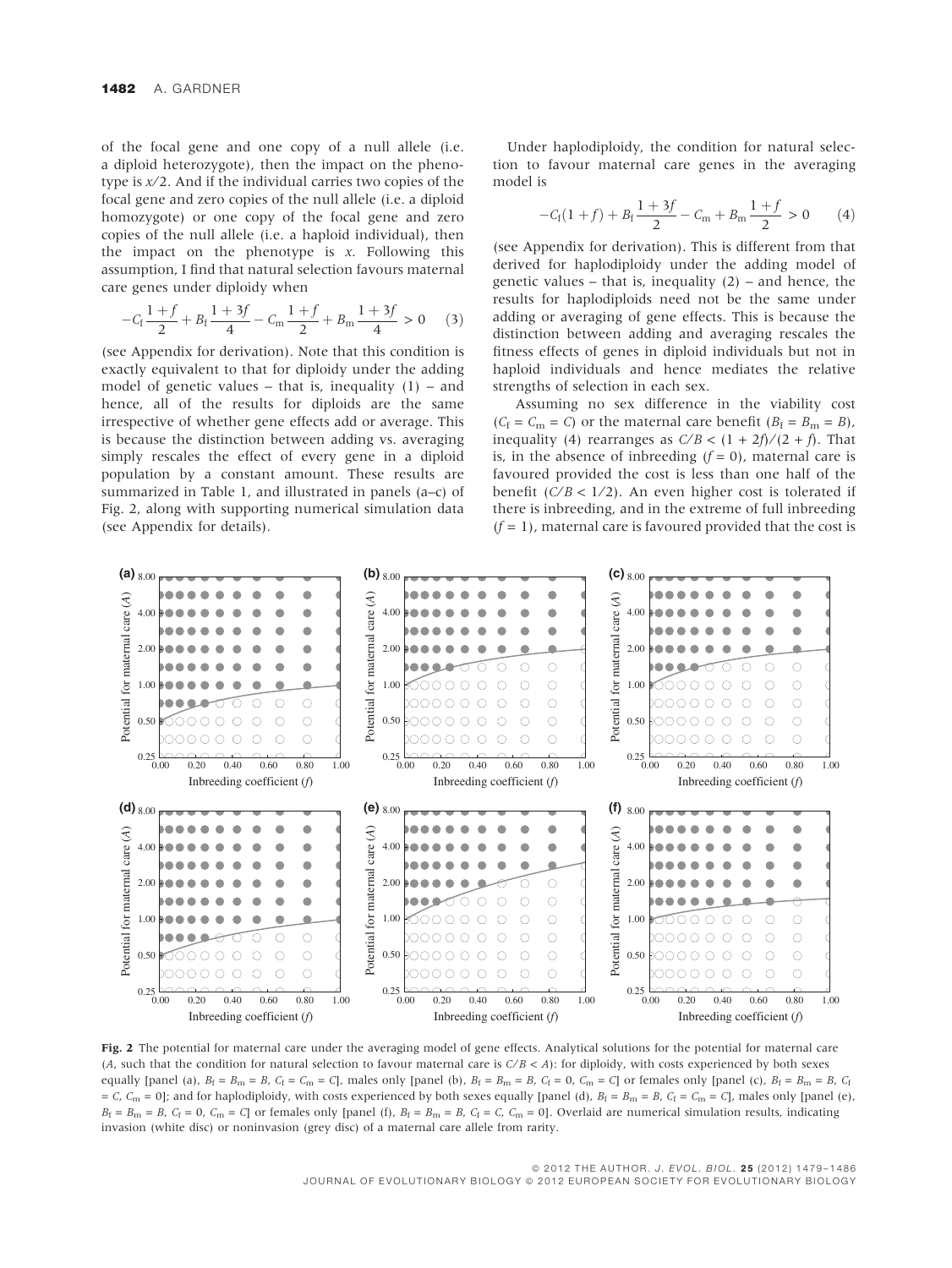less than the benefit  $(C/B < 1)$ . If only males experience the viability cost (i.e.  $C_f = 0$  and  $C_m = C$ ) and there is no sex difference in the maternal care benefit ( $B_f = B_m = B$ ), then the condition becomes  $C/B < 1 + 2f$ , such that a cost that is equal to the benefit is tolerated in the absence of inbreeding ( $C/B < 1$ , when  $f = 0$ ) and a cost that is three times the benefit is tolerated in the extreme of full inbreeding ( $C/B < 3$ , when  $f = 1$ ). If only females experience the viability cost (i.e.  $C_f = C$  and  $C_m = 0$ ) and there is no sex difference in the maternal care benefit  $(B_f = B_m = B)$ , then the condition becomes  $C/B < (1 + 2f)/(1 + f)$ , such that a cost that is equal to the benefit is tolerated in the absence of inbreeding  $(C/B < 1$ , when  $f = 0$ ) and a cost that exceeds the benefit by a factor of three to two is tolerated in the extreme of full inbreeding  $(C/B < 3/2$ , when  $f = 1$ ). These results are summarized in Table 1 and illustrated in panels (d–f) of Fig. 2, along with supporting numerical simulation data (see Appendix for details).

Upon the assumption that gene effects average together, the potential for maternal care under haplodiploidy is less than (or, for  $f = 0$  or 1, equal to) that under diploidy when the cost of maternal care accrues to both females and males [contrast Fig. 2 panels (a) and (d)]. The potential for maternal care under haplodiploidy is greater than (or, for  $f = 0$ , equal to) that under diploidy when the cost of maternal care accrues to males only [contrast Fig. 2 panels (b) and (e)]. And the potential for maternal care under haplodiploidy is less than (or, for  $f = 0$ , equal to) that under diploidy when the cost of maternal care accrues to females only [contrast Fig. 2 panels (c) and (f)].

# **Discussion**

Wade (2001) suggested that haplodiploidy promotes the evolution of maternal care, potentially explaining the apparent preponderance of haplodiploidy among eusocial taxa. On the basis of Wade's (2001) analysis, this idea has subsequently been repeated elsewhere in the literature (Wade & Shuster, 2002; Wolf et al., 2002; Thorne & Traniello, 2003; Linksvayer & Wade, 2005; Crozier, 2008; Cruickshank & Wade, 2008). However, Wade's (2001) analysis made particular assumptions about which sex bears the cost of maternal care and how gene effects combine to determine phenotype and fitness. I have extended Wade's (2001) analysis to consider the possibility that the direct cost of maternal care accrues only to females, rather than to both sexes or to males only. I have also considered that gene effects may average, rather than add, together. Using kin selection methodology (Hamilton, 1964; Taylor & Frank, 1996), I have derived analytical conditions for when natural selection favours the evolution of maternal care, and I have confirmed these analytical results using numerical simulation of an explicit population genetics model. I have found that, contrary to the

previous suggestions, haplodiploidy may inhibit as well as promote the evolution of maternal care and, in many cases, is expected to have no impact at all.

Whereas Wade (2001) considered that the direct cost of maternal care accrues either to both sexes equally or to males only, I have allowed for the possibility that the direct cost of maternal care accrues to females only. Under diploidy, the total reproductive values of both sexes are equal (Fisher, 1930), such that the condition for maternal care to be favoured is the same irrespective of which sex pays the direct cost [e.g. compare Fig. 1 panels (b) and (c) and compare Fig. 2 panels (b) and (c)]. In contrast, under haplodiploidy, the total reproductive value of females is greater than the total reproductive value of males, such that selection among females has a greater impact on gene frequency change than does selection among males (Price, 1970; Taylor, 1990, 1996; Grafen, 2006). This means that the effective cost of maternal care is greater if it accrues to females rather than to males [e.g. contrast Fig. 1 panels (e) and (f) and contrast Fig. 2 panels (e) and (f)]. Consequently, if the direct cost accrues to females only, then maternal care is relatively promoted by diploidy and is relatively inhibited by haplodiploidy [e.g. contrast Fig. 1 panels (c) and (f) and contrast Fig. 2 panels (c) and (f)].

Wade (2001) also suggested that inbreeding enhances the haplodiploidy effect, because it increases the potential for maternal care under haplodiploidy but has no impact on the potential for maternal care under diploidy. In contrast, I have found that inbreeding increases the potential for maternal care under both diploid and haplodiploid modes of inheritance. This disagreement owes to Wade (2001) having not fully captured the effects of inbreeding in his equations of gene frequency change. In particular, Wade (2001, p454) approximated the population frequency of a heterozygous genotype according to its Hardy–Weinberg proportion  $(H = 2pq)$ , and hence  $H/4 = \frac{pa}{2}$ , in Wade's notation), even in the context of inbreeding, which is well known to disturb genotype frequencies from their Hardy–Weinberg proportions. Consequently, although the results of my adding model of gene effects agree quantitatively with the corresponding results of Wade's (2001) analysis for the special case of outbreeding  $(f = 0)$ , they disagree in the context of inbreeding  $(f > 0)$ . However, the impact of inbreeding may be inconsequential with regard to the issue of whether any maternal-care-promoting effects of haplodiploidy have paved the way for eusociality, because eusociality most likely evolved in the context of outbred populations (Boomsma, 2007, 2009; West, 2009).

Focusing on outbred populations  $(f = 0)$  and adopting Wade's (2001) assumption that gene effects add together, I have found that haplodiploidy can mediate the evolution of maternal care, sometimes promoting and sometimes having an inhibitory effect. However, if gene effects average together in determining the individual's phenotype, then the haplodiploidy effect

ª 2012 THE AUTHOR. J. EVOL. BIOL. 2 5 (2012) 1479–1486

JOURNAL OF EVOLUTIONARY BIOLOGY ª 2012 EUROPEAN SOCIETY FOR EVOLUTIONARY BIOLOGY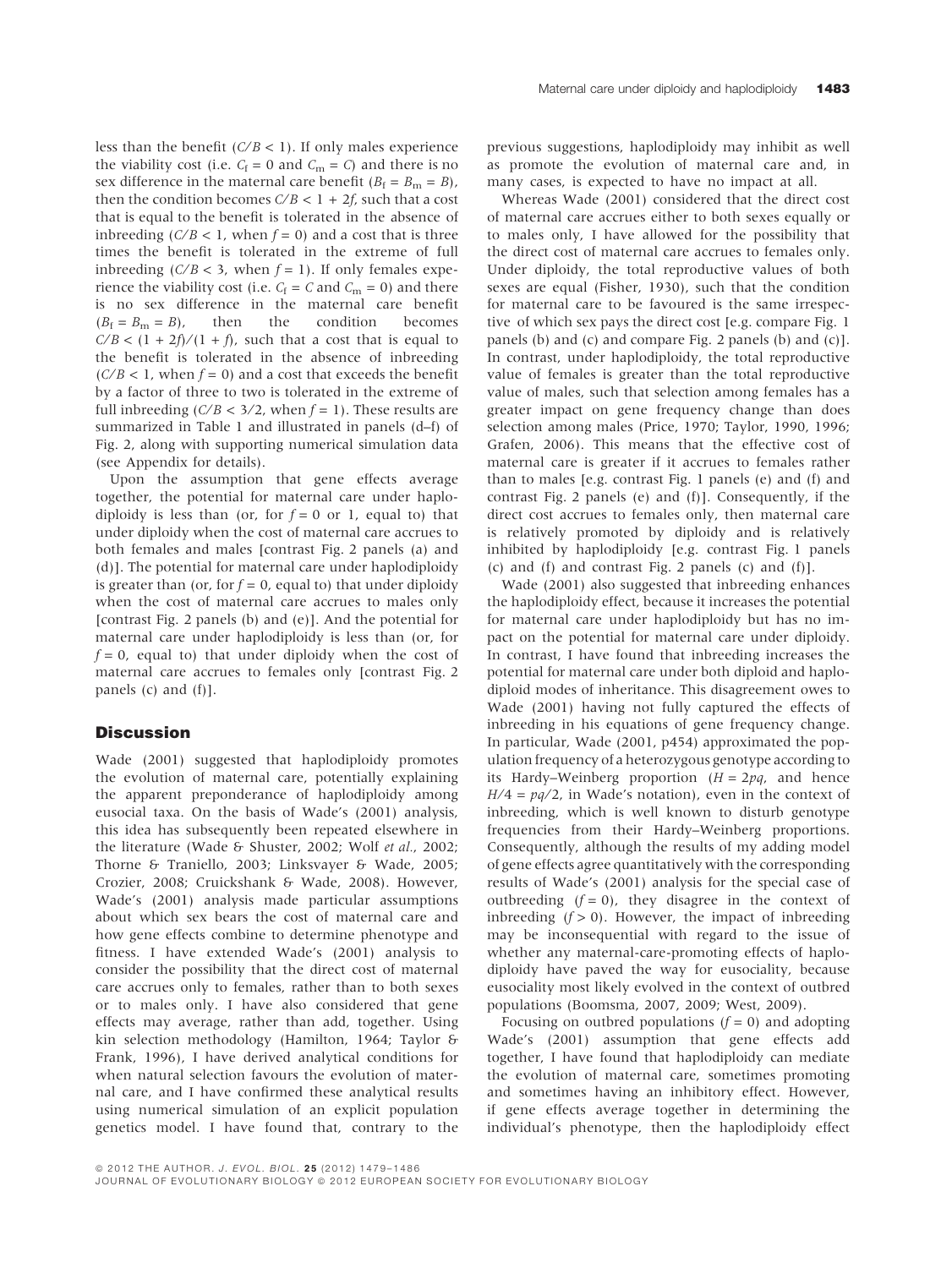vanishes altogether. This is because, while the response to selection is proportional to reproductive value and hence is twice as strong in females as in males under haplodiploidy, the phenotypic effect of a gene is twice as strong in a haploid male than in a diploid female, and hence, there is no net effect of ploidy. All else being equal, adding appears to be more realistic if phenotypes depend upon the absolute amount of a gene's product, whereas averaging appears to be more realistic if phenotypes depend upon the concentration of the gene's product. Factors such as dosage compensation (Ohno, 1969; Mank, 2009) may complicate this picture; however, the importance of dosage compensation among haplodiploids is unclear. Frank (2003) provides more discussion of the distinction between adding vs. averaging of gene effects, with a focus on variation in number of loci rather than variation in ploidy. This issue can only be resolved empirically, and the present analysis suggests that understanding gene effects in haplodiploids represents an important avenue for future empirical exploration.

In conclusion, this analysis has cast doubt upon the suggestion that haplodiploidy has promoted the evolution of maternal care and, consequently, the evolution of eusociality. Under the assumption that gene effects add together, I have shown that haplodiploidy may either promote or inhibit the evolution of maternal care. Under the assumption that gene effects average together, I have shown that the haplodiploidy effect may vanish altogether. More generally, I have performed this reanalysis using the standard tools of kin selection theory (Hamilton, 1964; Taylor & Frank, 1996), deriving Hamilton's (1963, 1964, 1970) rules that describe the action of selection in terms of three basic measures of value: costs⁄ benefits, consanguinity (relatedness) and reproductive value (Frank, 1998). This clarifies that kin selection theory is well equipped to deal with the complexities of indirect genetic effects (Gardner et al., 2011) and is able to reproduce the results of (often impenetrable) population genetics analyses.

## Acknowledgments

I thank Koos Boomsma, Steve Frank, Jarrod Hadfield, Judith Mank, Laura Ross, Michael Wade, Stuart West and an anonymous reviewer for discussion and comments. I am supported by research fellowships from Balliol College and the Royal Society.

## References

- Boomsma, J.J. 2007. Kin selection versus sexual selection: why the ends do not meet. Curr. Biol. 17: R673–R683.
- Boomsma, J.J. 2009. Lifetime monogamy and the evolution of eusociality. Philos. Trans. R. Soc. Lond. B Biol. Sci. 364: 3191– 3208.
- Bulmer, M. 1994. Theoretical Evolutionary Ecology. Sinauer Associates, Sunderland, MA.
- Crozier, R.H. 2008. Advanced eusociality, kin selection and male haploidy. Aust. J. Entomol. 47: 2-8.
- Cruickshank, T. & Wade, M.J. 2008. Microevolutionary support for a developmental hourglass: gene expression patterns shape sequence variation and divergence in *Drosophila*. Evol. Dev. 10: 583–590.
- Fisher, R.A. 1930. The Genetical Theory of Natural Selection. Clarendon Press, Oxford.
- Frank, S.A. 1997. Multivariate analysis of correlated selection and kin selection, with an ESS maximization method. J. Theor. Biol. 189: 307–316.
- Frank, S.A. 1998. Foundations of Social Evolution. Princeton University Press, Princeton, NJ.
- Frank, S.A. 2003. Genetic variation of polygenic characters and the evolution of genetic degeneracy. J. Evol. Biol. 16: 138– 142.
- Fromhage, L. & Kokko, H. 2011. Monogamy and haplodiploidy act in synergy to promote the evolution of eusociality. Nat. Commun. 2: 397.
- Gardner, A. 2010. Sex-biased dispersal of adults mediates the evolution of altruism among juveniles. J. Theor. Biol. 262: 339– 345.
- Gardner, A., West, S.A. & Wild, G. 2011. The genetical theory of kin selection. J. Evol. Biol. 24: 1020–1043.
- Gardner, A., Alpedrinha, J. & West, S.A. 2012. Haplodiploidy and the evolution of eusociality: split sex ratios. Am. Nat. 179: 240–256.
- Grafen, A. 2006. A theory of Fisher's reproductive value. J. Math. Biol. 53: 15–60.
- Hamilton, W.D. 1963. The evolution of altruistic behavior. Am. Nat. 97: 354–356.
- Hamilton, W.D. 1964. The genetical evolution of social behaviour, I & II. J. Theor. Biol. 7: 1–52.
- Hamilton, W.D. 1970. Selfish and spiteful behaviour in an evolutionary model. Nature 228: 1218–1220.
- Hamilton, W.D. 1972. Altruism and related phenomena, mainly in social insects. Annu. Rev. Ecol. Syst. 3: 193–232.
- Linksvayer, T.A. & Wade, M.J. 2005. The evolutionary origin and elaboration of sociality in the aculeate hymenoptera: maternal effects, sib-social effects, and heterochrony. Q. Rev. Biol. 80: 317–336.
- Mank, J.E. 2009. The W, X, Y and Z of sex-chromosome dosage compensation. Trends Genet. 25: 26–233.
- Ohno, S. 1969. Evolution of sex chromosomes in mammals. Annu. Rev. Genet. 3: 495–524.
- Price, G.R. 1970. Selection and covariance. Nature 227: 520–521.
- Reeve, H.K. 1993. Haplodiploidy, eusociality and absence of male parental and alloparental care in Hymenoptera: a unifying genetic hypothesis distinct from kin selection theory. Philos. Trans. R. Soc. Lond. B Biol. Sci. 342: 335-352.
- Reeve, H.K. & Shellman-Reeve, J.S. 1997. The general protected invasion theory: sex biases in parental and alloparental care. Evol. Ecol. 11: 357–370.
- Taylor, P.D. 1990. Allele frequency change in a class-structured population. Am. Nat. 135: 95–106.
- Taylor, P.D. 1996. Inclusive fitness arguments in genetic models of behaviour. J. Math. Biol. 34: 654–674.
- Taylor, P.D. & Frank, S.A. 1996. How to make a kin selection model. J. Theor. Biol. 180: 27–37.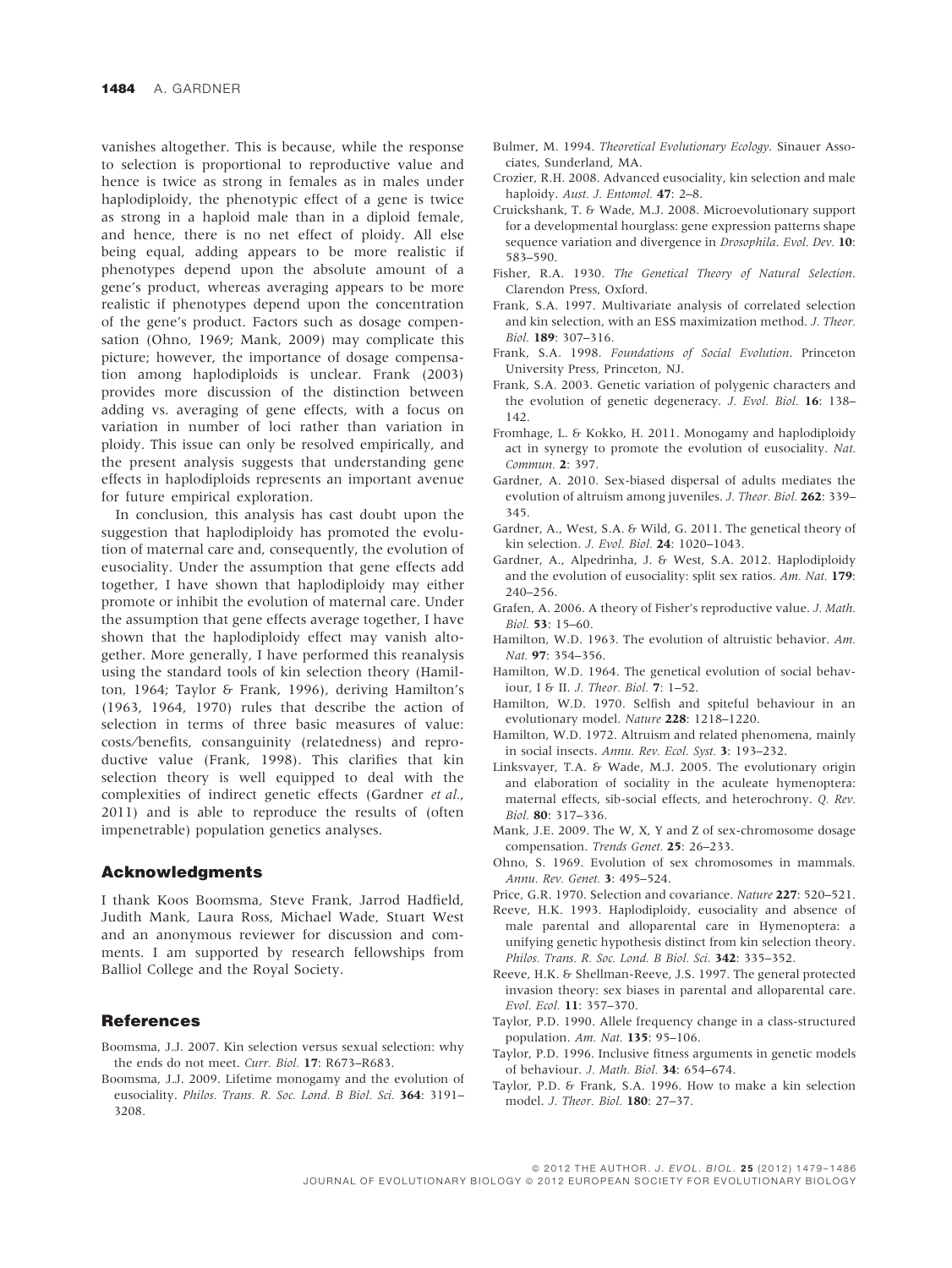- Taylor, P.D., Wild, G. & Gardner, A. 2007. Direct fitness or inclusive fitness: how shall we model kin selection. J. Evol. Biol. 20: 301–309.
- Thorne, B.L. & Traniello, J.F.A. 2003. Comparative social biology of basal taxa of ants and termites. Annu. Rev. Entomol. 48: 283– 306.
- Wade, M.J. 2001. Maternal effect genes and the evolution of sociality in haplo-diploid organisms. Evolution **55**: 453-458.
- Wade, M.J. & Shuster, S.M. 2002. The evolution of parental care in the context of sexual selection: a critical reassessment of parental investment theory. Am. Nat. 160: 285–292.
- West, S.A. 2009. Sex Allocation. Princeton University Press, Princeton, NJ.
- Wheeler, W.M. 1928. The Social Insects. Harcourt, Brace, New York, NY.
- Wolf, J.B., Vaughn, T.T., Pletscher, L.S. & Cheverud, J.M. 2002. Contribution of maternal effect QTL to genetic architecture of early growth in mice. Heredity 89: 300-310.

## Appendix

### Adding vs. averaging of gene effects

To clarify the distinction between the adding vs. averaging models of gene effects, it is helpful to expand beyond the basic scenario in which the phenotype of interest is determined by a single locus in a haploid or diploid individual, to consider a scenario in which the phenotype is determined by l loci in an individual with ploidy  $m$ . Thus, an individual's genetic value for the phenotype is given by  $G = \sum_{i,j} g_{ij}$  under the adding model and by  $G = \sum_{i,j} g_{ij} / n$ under the averaging model, where  $i \in \{1, 2, ..., l\}; j \in$  $\{1, 2,..., m\}; g_{ij}$  is the genic value of the gene at the *i*th locus in the individual's jth haploid genome; and  $n = l \times m$  is the total number of gene positions contributing to the phenotype. This difference in scaling may be evolutionarily important if  $n$  varies between different individuals, that is, owing to different number of loci contributing to the phenotype (l; Frank, 2003) and/or different ploidy  $(m;$  this article).

Although the adding model of gene action is most familiar in the evolutionary literature, it implies that phenotypic trait values can be increased without bound simply by adding extra gene positions, which cannot be generally true owing to physical and mathematical limits. For example, the sex ratio (proportion males) cannot be increased above unity, no matter how many gene positions contribute to this phenotype. Hence, for many phenotypic traits, averaging of gene effects appears to be more natural.

#### Kin selection analysis

In the main text, I define female and male fitness as  $w_f$ and  $w_{\text{m}}$ , respectively. Writing the average female fitness and average male fitness as  $\bar{w}_{\text{f}}$  and  $\bar{w}_{\text{m}}$ , respectively, the relative fitness of a female is

 $W_{\rm f}=w_{\rm f}/\bar{w}_{\rm f}$  and the relative fitness of a male is  $W_{\rm m}=w_{\rm m}/\bar{w}_{\rm m}$ . I focus on the scenario where the maternal care genes are vanishingly rare, and accordingly, I assume that  $\bar{w}_{\rm f} = \bar{w}_{\rm m}$ . Natural selection favours an increase in genetic value if  $c_f$  dW<sub>f</sub>/dg<sub>f</sub> + c<sub>m</sub>  $d_{\text{Mm}}/d_{\text{Mm}} > 0$  (Taylor, 1996; Taylor & Frank, 1996; Frank, 1997, 1998; Taylor et al., 2007), where  $c_f$  and  $c_m$ are the class reproductive values of females and males, respectively (Fisher, 1930; Taylor, 1996; Grafen, 2006) and where I have added subscripts f or m to denote whether the gene is present in a female or male, respectively.

There are both direct and indirect impacts of a female's genic value on her fitness. The direct effect is due to her genic value  $g_f$  being associated with her genetic value  $G<sub>f</sub>$ , which determines her viability, which impacts upon her fitness  $W_f$ . The indirect effect is due to her genic value  $g_{\rm f}$  being associated with her mother's genetic value  $G'_{\rm f}$ , which determines her mother's investment into maternal care, which impacts upon her fitness  $W_f$ . Hence,  $dW_f/dq_f =$  $[(\partial W_f / \partial G_f) \times (dG_f / dg_f)] + [(\partial W_f / G'_f) \times (dG'_f / dg_f)].$  Note that  $\partial W_f/\partial G'_f = B_f/\bar{w}_f$  and  $\partial W_f/\partial G_f = -C_f/\bar{w}_f$ ; d $G_f/dg_f$  is equal to  $2p_f$  under the adding model and  $p_f$  under the averaging model, where  $p_f$  is the consanguinity of a female to herself (Bulmer, 1994) and  $dG'_{f}/dg_{f}$  is equal to  $2p_d$  under the adding model and  $p_d$  under the averaging model, where  $p_d$  is the consanguinity of mother and daughter. Similarly, the association between a male's genes and his fitness is  $dW_m/dg_m = [(\partial W_m /$  $\partial G_{\rm m}$ ) × (d $G_{\rm m}/dg_{\rm m}$ )] + [( $\partial W_{\rm m}/G_{\rm m}'$ ) × (d $G_{\rm m}'$ /d $g_{\rm m}$ )], where  $\partial W_{\rm m}/\partial G'_{\rm m}=B_{\rm m}/\bar{w}_{\rm m}$  and  $\partial W_{\rm m}/\partial G_{\rm m}=-C_{\rm m}/\bar{w}_{\rm m}$ ; d $G_{\rm m}$  $d_{\mathcal{G}_m}$  is equal to  $2p_m$  under the adding model for diploidy and  $p_m$  under the averaging model for diploidy and both adding and averaging models for haplodiploidy, where  $p_{\text{m}}$ is the consanguinity of a male to himself and  $dG'_m/dg_m$  is equal to  $2p_s$  under the adding model and  $p_s$  under the averaging model, where  $p_s$  is the consanguinity of mother and son.

Note that  $c_f = c_m = \frac{1}{2}$  under diploidy and  $c_f = \frac{2}{3}$  and  $c_m = 1/3$  under haplodiploidy (Price, 1970; Taylor, 1996);  $p_f = (1 + f)/2$ , where  $f = dg_1/dg_2 = dg_2/dg_1$  is the coefficient of inbreeding;  $p_d = (1/2)p_f + (1/2)f = (1 + 3f)/4;$  $p_m = (1 + f)/2$  for diploid males and  $p_m = 1$  for haploid males; and  $p_s = (1 + 3f)/4$  for diploid males and  $p_s = p_f = (1 + f)/2$  for haploid males. Making these substitutions into the condition  $c_f dW_f / dg_f + c_m dW_m / dg_m > 0$ obtains expressions  $(1)$ – $(4)$  of the main text.

## Population genetics analysis

#### Diploidy

I assume an infinite diploid population with genetic variation at a single biallelic locus with two alleles: a maternal effect allele A and a null allele a. A proportion  $\phi_x$  of females carry  $x \in \{0, 1, 2\}$  copies of the A allele, and a proportion  $\mu_u$  of males carry  $u \in$ {0, 1, 2} copies of the A allele. I assume an equal number

JOURNAL OF EVOLUTIONARY BIOLOGY ª 2012 EUROPEAN SOCIETY FOR EVOLUTIONARY BIOLOGY